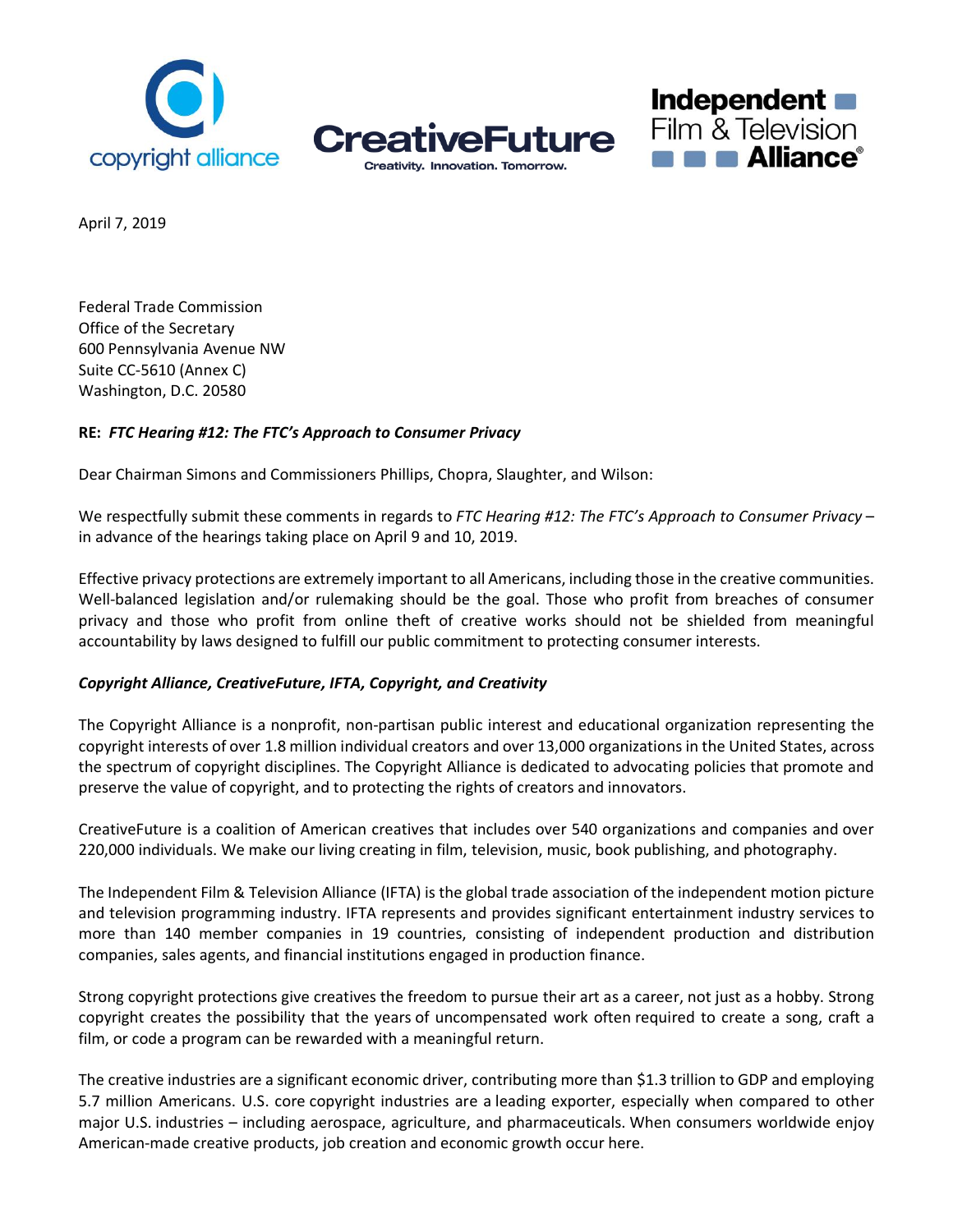But rampant online theft is diminishing the value of this creative economy – and the unintended consequences of certain actions theoretically intended to protect privacy can impede our communities from being able to conduct investigations and enforcement against those who engage in infringement.

We have been active in filing comments on various FTC proceedings to draw the Commission's attention to the harm caused to our nation's creative industries by a global digital piracy ecosystem that directly and unfairly competes with our legitimate marketplaces. Ever-evolving technologies facilitate the unauthorized duplication and distribution of our valuable creative works worldwide. As such, our communities must rely on new and innovative enforcement mechanisms to counteract the growth of digital copyright infringement.

Today, we share our brief thoughts about how data privacy should protect consumers while also facilitating innovation and competition. Our hope is that any FTC action on privacy will not inadvertently harm America's creative communities.

In this digital age, privacy concerns for Americans and, indeed, all people who use the internet are valid. Governments worldwide are addressing these concerns through legislation and enforcement action upon companies that handle their users' data carelessly.

We believe that privacy-focused legislation, regulation, and enforcement-related actions should strike careful balances, ensuring effective protection of consumer privacy while also ensuring that enforcement of other rights (including copyright) and deterrence of illegal activity are not hindered.

We cite actions taken in response to the European Union's *General Data Protection Regulation* (GDPR) as a prime example where this balance has not been achieved.

Coming into force in May 2018, the GDPR is landmark consumer privacy regulation that set a privacy benchmark to which some other governments now aspire. Unfortunately, the misapplication of certain aspects of GDPR may lead to the preservation of the privacy of online criminals, in addition to law-abiding consumers, by limiting access to WHOIS registrant data.

The Internet Corporation for Assigned Names and Numbers (ICANN) is a nonprofit multinational organization that oversees the domain name system for the internet. Their WHOIS database provides information regarding domain name registrants and is maintained by domain name registrars and registries pursuant to agreements with ICANN. It allows consumer protection authorities and those in the law enforcement community, as well as a wide range of people and organizations with an interest in combating harmful online activity, such as those in the creative communities, to obtain the necessary information regarding domain name registrants behind such harmful activity in order to pursue meaningful enforcement actions.

Reliable access to robust WHOIS data is a crucial component of intellectual property enforcement and any significant criminal and civil investigations, including the ability of private entities to present robust referrals to law enforcement agencies that are often constrained by limited resources.

WHOIS data has been an invaluable tool for law enforcement and those within the creative communities who work to protect their IP since the dawn of the modern [commercial](https://whois.icann.org/en/history-whois) internet. Additionally, consumers and businesses use WHOIS data to ensure the legitimacy of websites. Law enforcement and consumer protection authorities rely on the WHOIS data to combat illegal [conduct](https://www.justice.gov/usao-or/pr/nationwide-sting-operation-targets-illegal-asian-brothels-six-indicted-racketeering) online – such as identity theft, fraud, and the illicit sale of opioids.

This misapplication of GDPR principles in European jurisprudence hasled the [Department](https://www.justice.gov/ag/page/file/1076696/download) of Justice (DOJ) to express [concern](https://www.justice.gov/ag/page/file/1076696/download) over its long-term effects. As the DOJ observes, "the GDPR may be interpreted to impede the ability of law